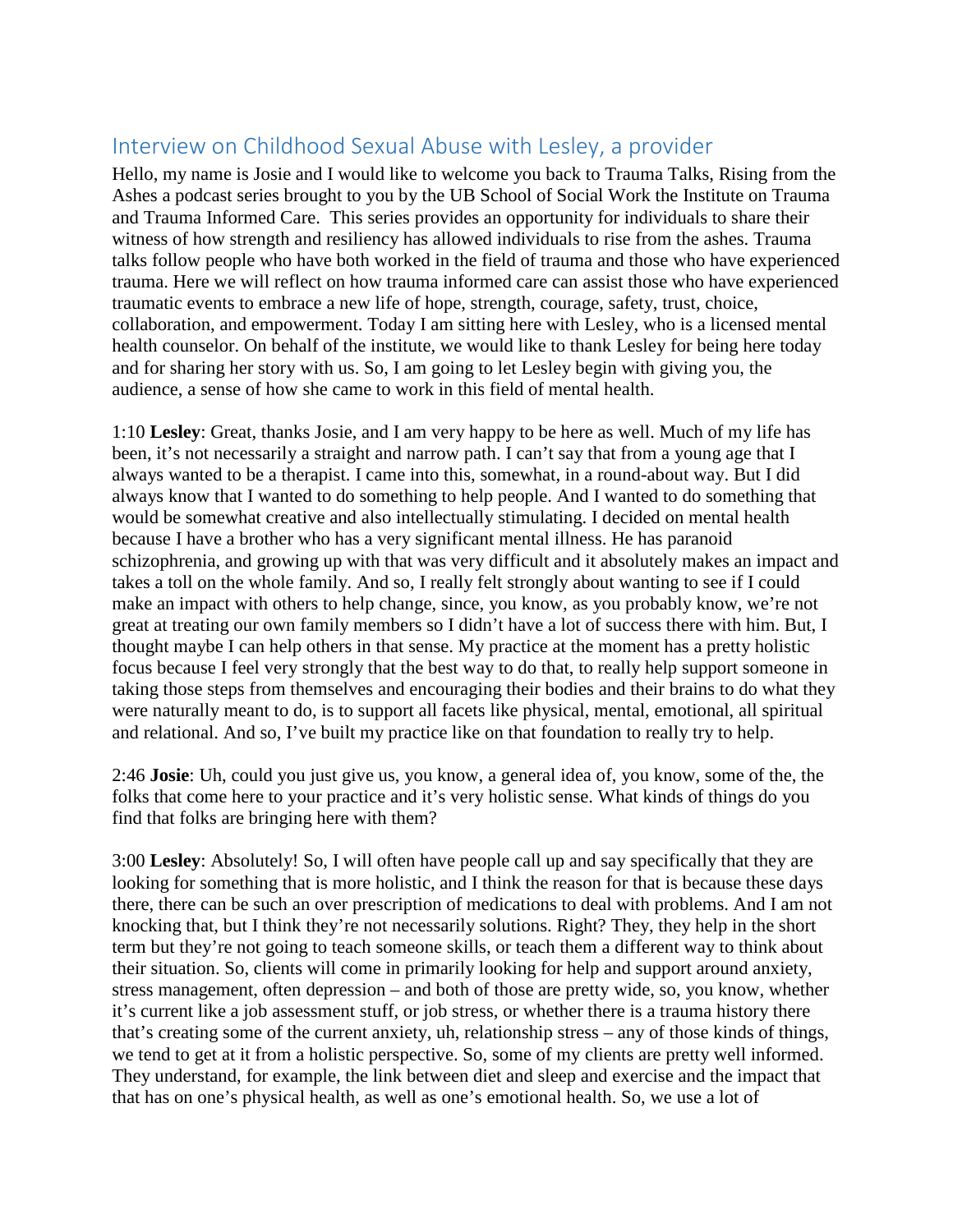mindfulness here. Often clients will have a yoga practice or a meditation practice, something like that. And, you know, we can really work kind of towards the client's own investment and awareness level and just deepen and strengthen that from there.

4:29 **Josie**: Thank you so much.

## 4:30 **Lesley**: Sure!

4:31 **Josie**: So as you're talking, it's really obvious especially in terms of your holistic approach and the opportunities and the choices that are available to folks that come here that you're very in-tuned to values of trauma informed care. And, what trauma informed care does is it asks individuals, and service providers, to change the question from "what is wrong with somebody?" to "what has happened to this individual." And Fallot and Harris talk about Five Guiding Principles to Trauma Informed Care, as being: safety, trust, choice, collaboration, and empowerment. And so, when you're talking, I can hear how these are tools that you definitely utilize and these are, yeah, these are the tools that we have as organizations, as service providers, even as communities to really have a more trauma informed practice. So, do you want to take some time to just talk a little bit more in-depth about each of those values? So, to begin, can you talk a little bit about what safety – that could be physical safety or emotional safety – what does that mean for you as a provider in your practice?

5:49 **Lesley**: Absolutely! And I think it's good that you start with that one because I think that that one is the most fundamental one before we can really have any of those other values that you're talking about – trust, collaboration, empowerment – any of those things. We need to feel safe. So, I take that absolutely very seriously. And, as you can see just looking around the office, I have done what I can to create a very safe, welcoming, relaxing, non-threatening, environment. One of the biggest things that I think we can notice here is that I don't use the overhead lights because I find those personally very jarring, so, much dimmer, calmer, quieter, space. I have the fountains, a lot of blankets, and cushions and things that particularly trauma survivors may need, or want, to feel more comfortable in the space. Right? So, for many people who have a trauma background, and certainly depending on how old they were, you know, developmentally, when the trauma occurred – safety can be a huge issue. I work with many adults who will say to me, "I just, I never feel safe. I don't have a safe place, I don't know what that is. I don't feel safe in my body." So, if they were somehow victimized where their body was at risk, whether that was sexual or physical abuse, particularly as children, they have, it isn't safe to be in their bodies. Right? That's why there is so much dissociation when there is trauma. We leave to, to try to protect. So, not only do I try to create a physical environment that is conducive to that, but then a lot of my foundational work, particularly with trauma survivors is to help establish that sense of safety. And I may go back as far as in the womb because that's where it can start. Right? If a child is conceived and wasn't wanted, or if the mother say was the victim of domestic violence herself and beaten – those things infringe upon the fetus, and that child is born into the world already not feeling safe. Right? And so from our nervous system perspective, that's a body memory that's stored in there. That is not gonna just clear out on its own because we recognize that, or we think about it in a certain way. We really have to take some very focused trauma informed steps and use those modalities that are available to us to help the person's body and nervous system clear that out. So, what that looks like in practical terms is that I may draw up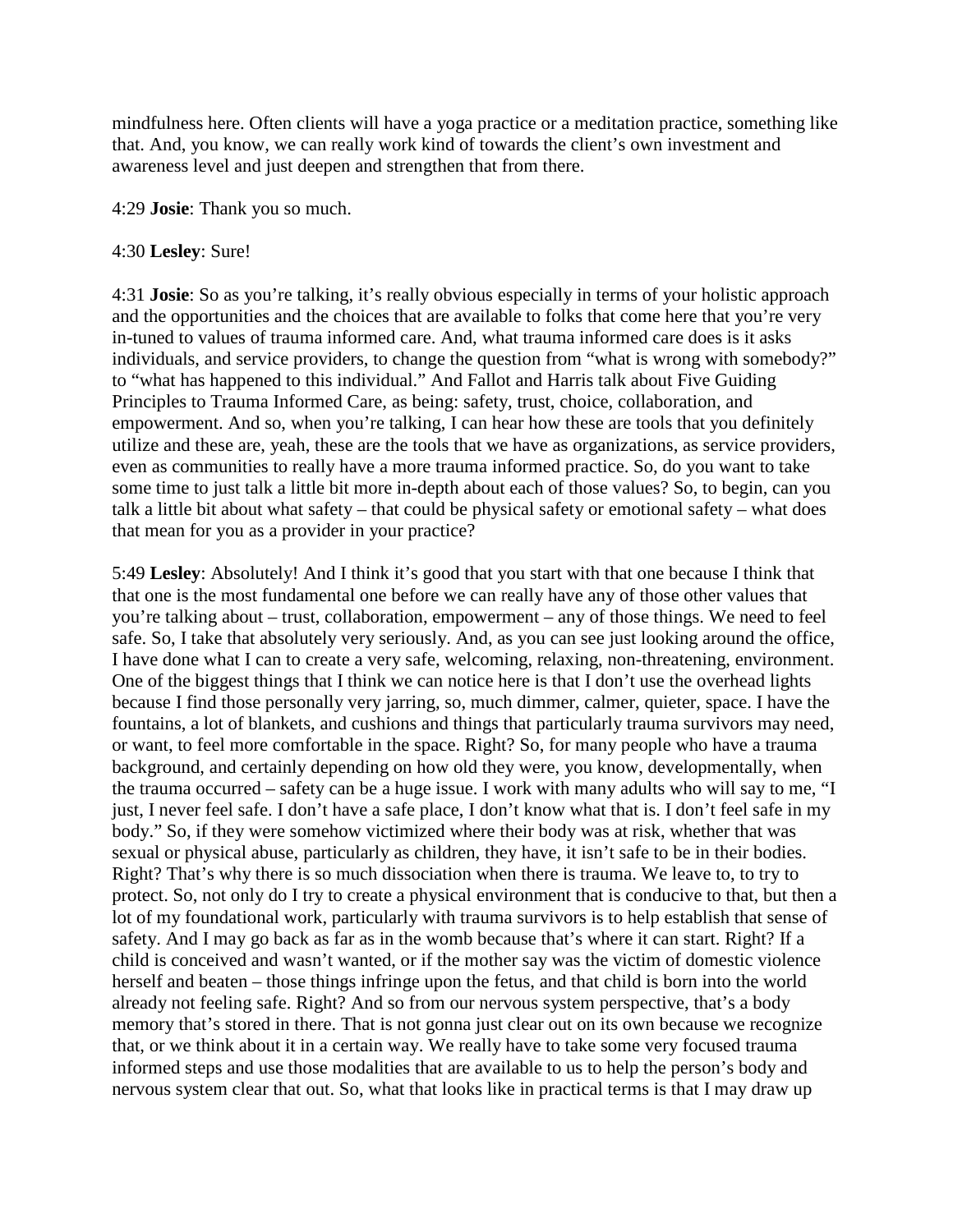some coping, grounding skills to have someone get a sense of, okay, if you look around the office here, you feel relatively as safe as you possibly can. There's nothing bad happening to you right now, what is that like in your body? And then, try to strengthen there and just do a lot of resourcing with them to have them experience that sense of safety because they think if this can be a safe place for them to come back to week after week, then they have a better shot at being able to dig into some of those deeper layers, work through that stuff so that then in their outside life they can have that internal sense of safety, outside in the real world.

9:29 **Josie**: And that's really powerful how you point out that the lack of safety, or the loss of safety, can start at conception. It can start as an individual is growing and there is literature that definitely supports that what happens at that stage during gestation is hugely impact-able. So that's really, really powerful. The next value is trust, which as you know, and have pointed out, is a hugely important aspect when working with vulnerable populations, especially trauma survivors. When we think about trust, we also think about consistency and being transparent. So, what are some of the strategies and ways that you work to build that trust among the individuals that come to see you.

10:24 **Lesley**: A few different things. I mean one of them is that I do have them at that level of transparency with my clients, and I know it's going to be a rough road for them and that it's going to be the first time that they are going to be talking about this stuff, or working through that with somebody. Who, I understand, they don't know me. Right? You know, I usually just address that and their concerns there. And we talk about, I do a fair amount of education around what trust means to them, why it makes sense that often times the only person they may trust is themselves, if they even trust themselves. Right? And depending on what their experiences have been, those experiences might have demonstrated to them that in fact people are not trustworthy. So we do a lot of work around when is it ok and when is it not okay to trust somebody. And I am pretty up front about how that includes me as well, and that if the entire person, or parts of a person, don't trust me that that's just fine and they can distrust me for as long as they need to in order to feel safe and see that I am going to be here week after week, very consistently, and empathically connecting with them so that there isn't going to be anything bad that happens there. We do a lot of work around boundaries because I think that those are fundamental to establishing trust and knowing not just for other people, but knowing for one's self, being able to discern is this okay for me? Do I want to be here? Not just with therapy but wherever – if you're at a gathering with friends, or you're in a board meeting, or whatever that is  $-$  is this okay for me to be here, is this good for me or adding benefit or value, or not. And if not, what do I need to do in this moment to take care of myself and learn to trust the inner self to then dictate and guide. And I think absolutely, most of us, can't get through life just on our own. Right? We are in relationships with other people. Often there are others in our lives who are good supports, who, whether or not we had them as children, but who can demonstrate ok there can be some consistency, some level of dependability, honest communication. That doesn't mean that that other person is perfect and nothing is ever going to mess up, but that that is an indication on how we can trust. For a client who may have not had that person in their life before, like I am okay being that person in the short term until they can develop some outside relationships that are healthier.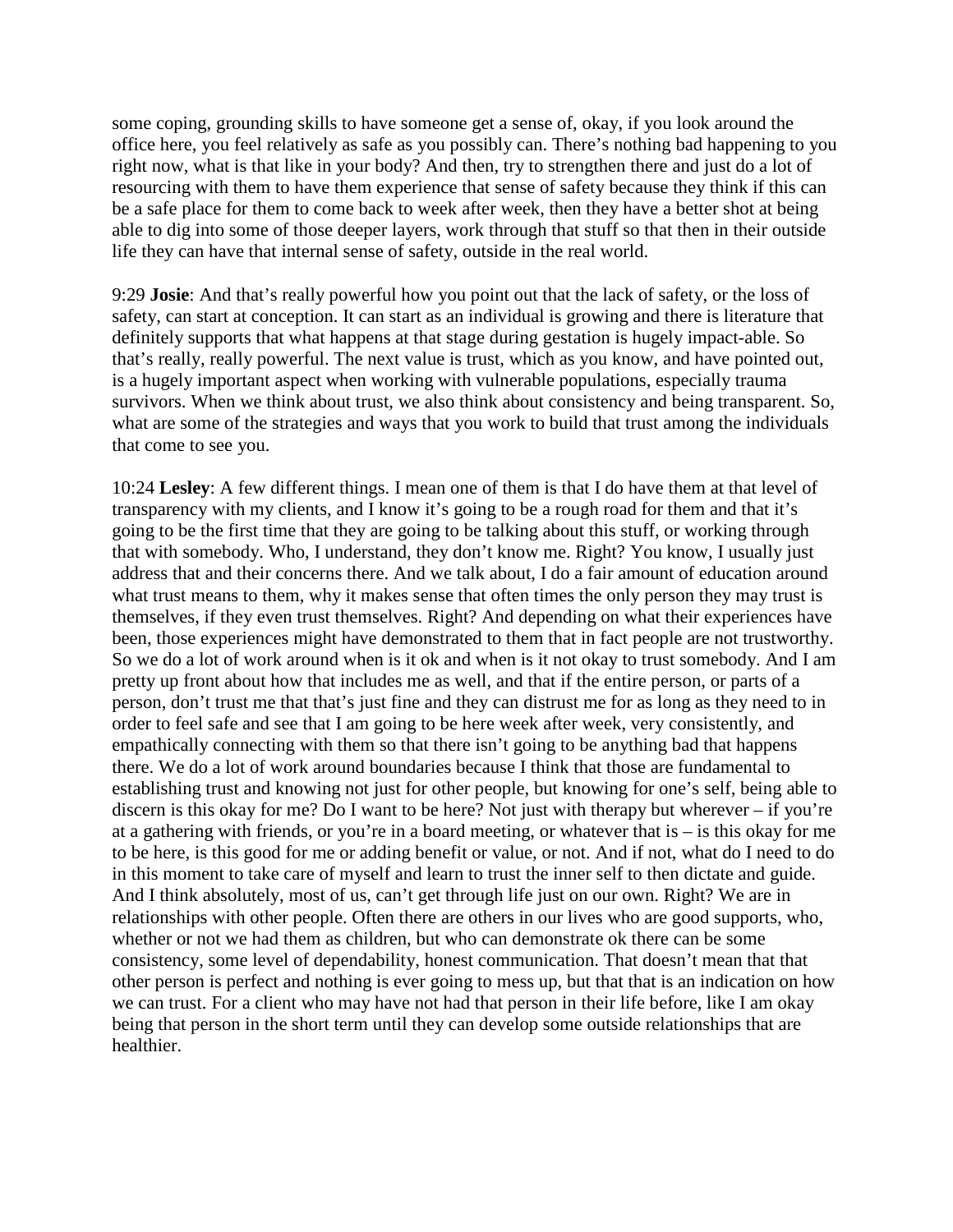13:00 **Josie**: I know you've mentioned that now, and in the past, you've worked with individuals who are survivors of childhood sexual abuse, which is obviously one really huge example of a breach of trust at a very vulnerable age. So, I think it's very powerful to know that your work in building trust is first of all, in establishing those boundaries that were broken and really shattered for survivors of childhood sexual abuse, and also that you are comfortable with you, yourself, and your practice being consistent and allowing them to just trust you until they can really come to the realization of a safe individual that they may find here. So, that's really powerful. So, the next value is choice and we've already been talking so much about this. You know you've referenced how folks come in here many times because they are specifically interested in this holistic approach. I'm wondering if we could just talk a little bit more about how you came to value giving client choice in terms of the services you provide and in terms of what they can delve into when they come into your practice.

14:31 **Lesley**: Right. I think this one, again, is like the middle value. Right? So we've talked about safety and trust, now we're at choice and then I know we are moving onto collaboration and empowerment. So I think choice needing to be, er, is well placed being in the middle there because it is somewhat of the pivotal point between those other ones, right? If we don't ever feel safe, and we can't trust, it's very difficult to make choices, or for people who have a trauma background where they may not have been safe, certainly not able to trust whoever, or whatever adults were involved in that situation, but they also likely if they were children did not have choices. They were helpless in those situations, or they did what they could with what they had available to them in that moment, which often times is not enough. So, again, choice is absolutely paramount to one's healing. I mean I firmly believe, well I have training and I'm somewhat of an expert in this field and I've been doing it for many years, I don't know a client better necessarily than they know themselves. So, I don't feel like it's my place to dictate or tell someone this is what you need to do. And I think often times, our sort of mainstream medical model functions in that way where we go to see doctors or psychiatrists or whoever that may be, to tell us what is wrong with us, and then tell us how to fix it. I just don't, that's just not a value that I share. I believe that we all have the capacity to heal ourselves. We certainly need the right circumstances and the right type of support and the right skill set, and you know sometimes medications or sometimes surgeries or whatever that may be, but I really look at myself more as a partner with my clients rather than a detached or removed sort of expert that would say "this is what you need." So, when a client is here I always ask them at the end of the first session you know, "what are you looking for?" Because I may certainly have opinions on what I think they need to do differently in their lives to get themselves on a better track, or whatever that is, there is only going to be an investment on their part for what they're interested in. And so, it's really about trying to meet them where they're at and work on the goals that they establish for themselves, right? And for people who have been disempowered or not been able to exercise choice, so particularly like childhood survivors of sexual abuse, it's really important that they can dictate and in some ways how that information gets shared, what their story is, who gets to know that. It is, as far as, what they choose to do with their bodies going forward in relationships and things like that. So, a good part of the work is also focused in that vein when I'm working with that kind of population so that they get to learn that it is okay to make these decisions for one's self, and that nobody else needs to tell you, "oh you need to do this," or "don't do that," or "be this way," or "don't be that way."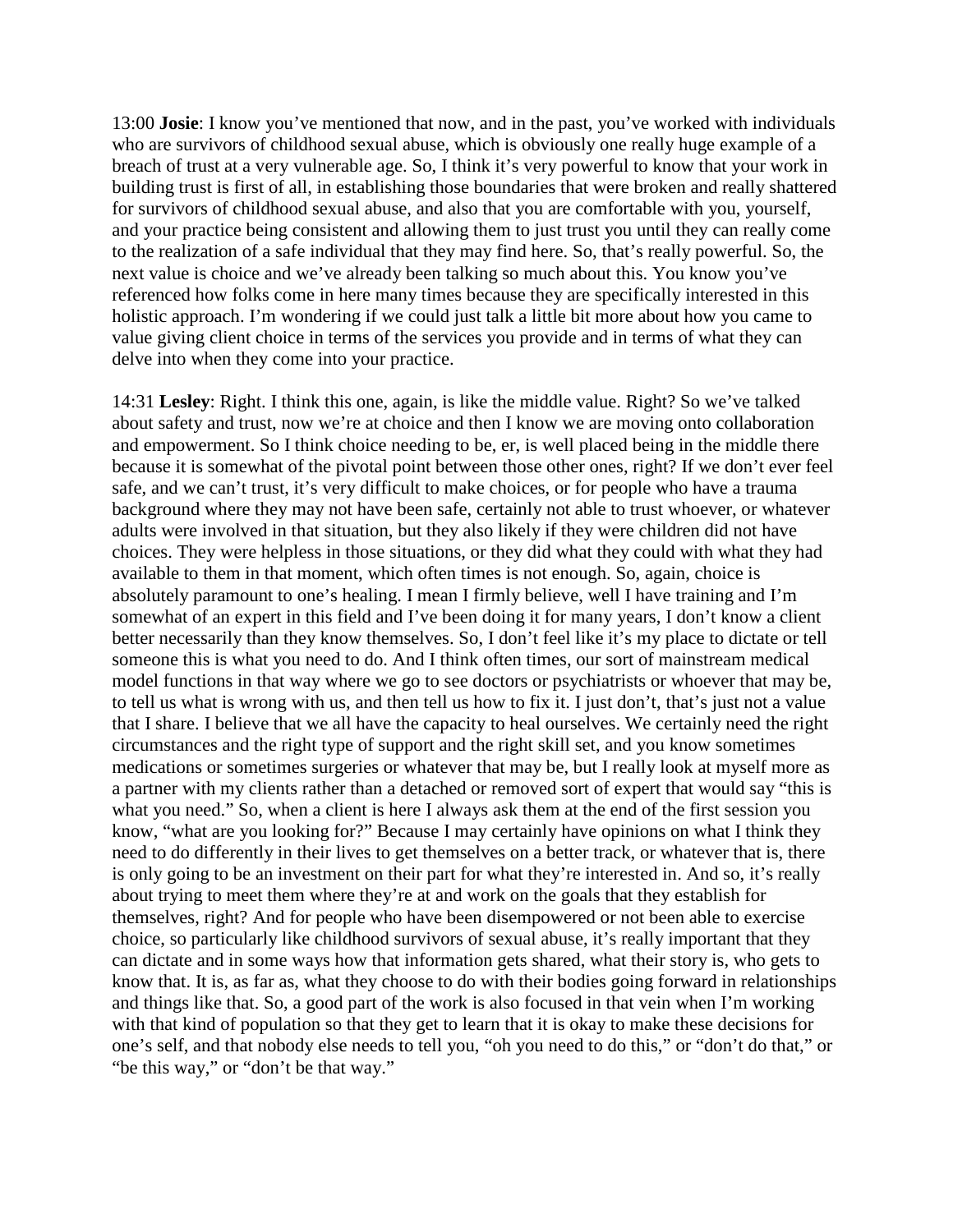18:01 **Josie**: And in talking about choice, you perfectly inter-wove the way in which you collaborate with your clients and beyond in your practice and maybe you do do this, or not. Are there times where you also are facilitating or collaborating with the individuals in your clients lives, do families ever take part?

18:27 **Lesley**: Yes. So, particularly if I am working with someone who has a PTSD history, or is maybe just coming forth about the sexual abuse or whatever it was that happened to them, I will often times suggest that either they have a conversation with their partner or their family members, or they come into the office and we do kind of an educational session about, okay, so your loved one here, you know when they are telling you that they are not in the mood to be having sex, they are not meaning that personally against you, it doesn't mean they don't love you, it doesn't mean they don't want to do that, but this is what's going on in the background for them. And, to try to help educate about what happens, what flash backs look like, what body memories are, and give them some really good tools and resources for how to support instead. Because I think a lot of times the partners mean well, and I know this from years ago, I used to run some support groups for women who had been abused as children. And, our final session included all of the spouses and partners. A lot of these men had stuck with these women for many many years, they understood that something was there but maybe their wives had not disclosed to them the full extent of what that was. And so, what I heard over and over again was, "we want to help," and "this is so hard to watch my wife go through this, and I don't know what do, and I don't know how to make this better, and I wasn't the one who did it so I feel like I can't fix it for her," which at least they are correct. They can't fix it. But, often times having those pieces, as far as what really does work for a survivor and what doesn't can be helpful because they think unwittingly our partners can sometimes re-traumatize without meaning to. You know, say things like, "well that was a long time ago," or, "I'm not that guy," and things like that. And so, without having an understanding on how trauma registers in the brain and in the body, they are meaning well but they may not understand that that moment that was thirty years ago feels like it's happening all over right now, and perhaps if they got that piece, they could say something or approach in a different way. So, we will do collaborative sessions like that or at least really coach my clients how to talk with their partners on that if they don't want to have them come in. I have some good lists of resources and handouts and things that I will provide as well. So, yeah. I think that's a big part of it for sure.

21:13 **Josie**: Yeah that's outstanding. It really illustrates the way, and how to, take the hard work that folks will be doing – whether it's in a support group, or coming to you one on one, and really expanding that beyond that limited space, which is huge. So, the last value is empowerment, which is really a powerful principle because it's not just about cheerleading, it's really about growing power and belief in one's self. So, what role does empowerment play for you personally in the lives of your clients? How do you see that happening in your practice?

21:56 **Lesley**: So, when I founded the center I founded it upon three values: One of them was kindness and everything that that entails. One of them is authenticity. And the third one is empowerment. And that one is probably, well I don't want to say it's more important than the other ones but for me personally, that has been such a journey and I, for my own process of selfempowerment, have learned that value of being able to stand securely on one's own feet, take steps you need to to, you know, put your life in a certain direction or take care of yourself or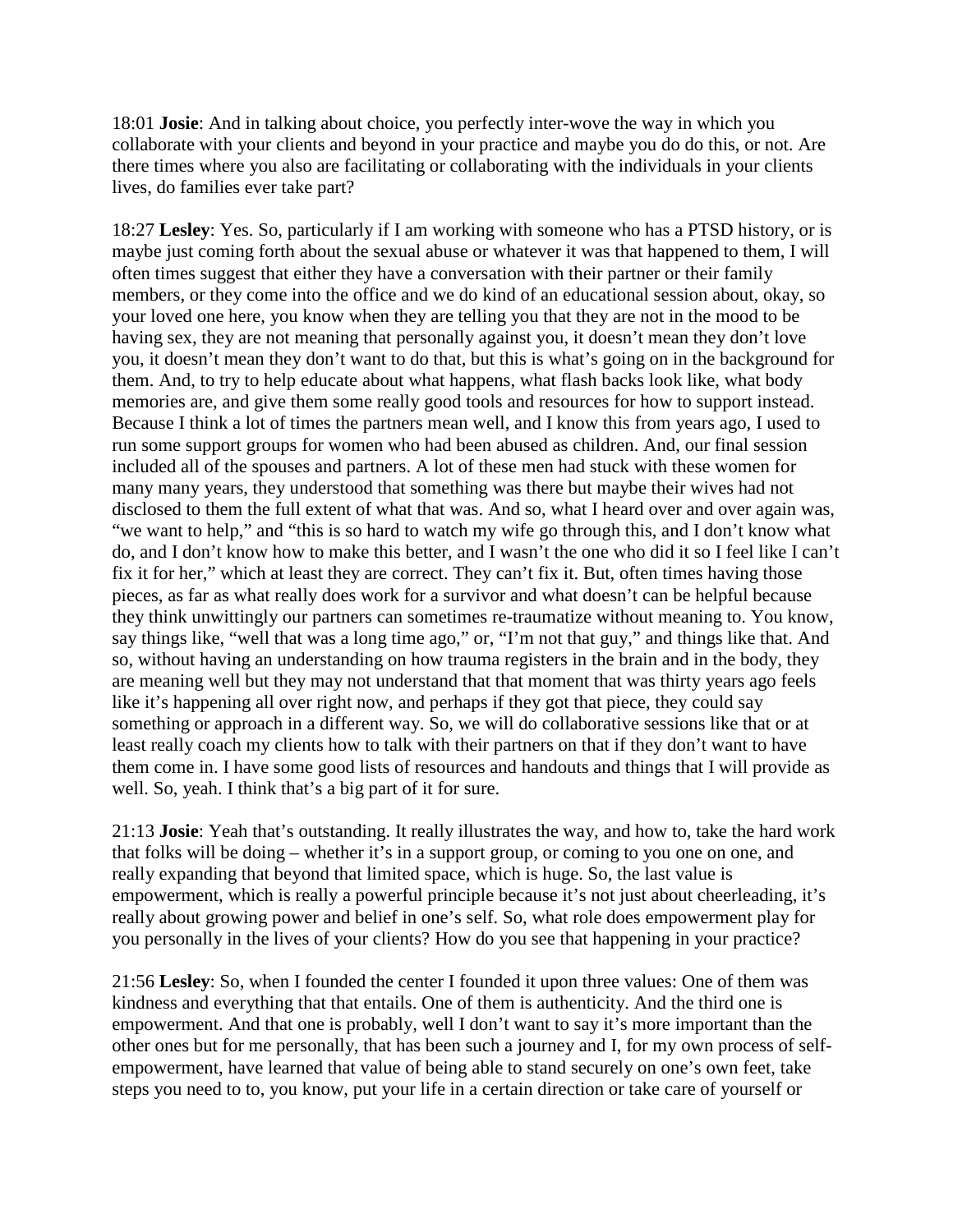whatever that looks like, without, not that it's not about caring what other people think, but being able to do that in spite of other people who may not be able to be in support of those same steps, and how very important that is for an individual. And so, because it's so, I would not be where I am today if I had not done that. I had very little support when I was starting out on my own and building this practice. I heard "oh, you'll never be able to do it," and "everybody in private practice fails," and all of those kinds of things. I had one or two people maybe who were like, "oh you can do it and you'll be fine." So, you know, much of my life I would say I was fairly independent at anyway, just because of circumstance, and so, I already knew I could pretty much take care of myself. But then being able to take these steps, which I mean you're in school for counseling or psychology yourself, we're not taught how to run a business. So, that's all stuff I had to learn on my own, and that was very empowering to be able to gain that knowledge and be able to do this so that I could actually help and treat people in the way that I want to. Right? Without having to necessarily conform to an agencies standard or something like that which may sometimes be at odds with the approach I might want to take. For clients coming in, whether they are male, female, young, older, empowerment is something that we always talk about. I think that our culture is such that so many people are people pleasers and we are taught to kind of smile and nod, or go along with things, not rock the boat – and internally, that may not sit well. Or, over a period of time, that doesn't serve us because we are not exercising our own voices. You know, there is something to be said for compromise and collaboration and all of that, right? So I certainly don't encourage people to just no matter what anybody else says, be the voice of dissent. That isn't necessarily my purpose (laughs). But, to have them be able to in whatever ways they can muster to set those boundaries and either say no, or just speak up when something isn't working, or something as simple as you know, you're deciding where you are going to get take out from and your partner always wants Chinese and you hate Chinese and you want Mexican, you know, to be able to say that. Right? Because I think that when people star then that feels different inside, right? There is more congruence internally between what that feels like in our body and where are mental state is at, right? And if we can bring that into balance than I feel that you are able to live your authentic life because you're coming from this place of certainty or strength internally. And, you really need those empowerment skills to get there, you know? And for anyone in general with a trauma background, needs to be empowered in some way. Often times as women we all have, even in this day and age, been disempowered in some way just because of our sex. Or, not even talking about race and religion or anything like that, right? But, in all of the ways that people can be disempowered on a daily basis, or have that someway used against them, or taken away in terms of boundaries, like being able to heal from that trauma that resuscitates, being able to take those steps forward and be empowered and kind of reclaim that.

26:31 **Josie**: Definitely. It makes me think in my mind, of empowerment as really refusing to be defined by either an experience in the case of a trauma survivor, or even a refusal to be defined by the external opinions around you. You pointed that out. You know, "you'll never be able to do this," and empowerment is really finding it within yourself that this is what I really want and this is who I really am, and that is possible.

27:07 **Lesley**: Right, and I think that it, I mean for me what helped is finding people that were in the therapeutic community that also believed it was possible that I could do that. And then working and aligning with them in those messages rather than all the nay-sayers. Right? And so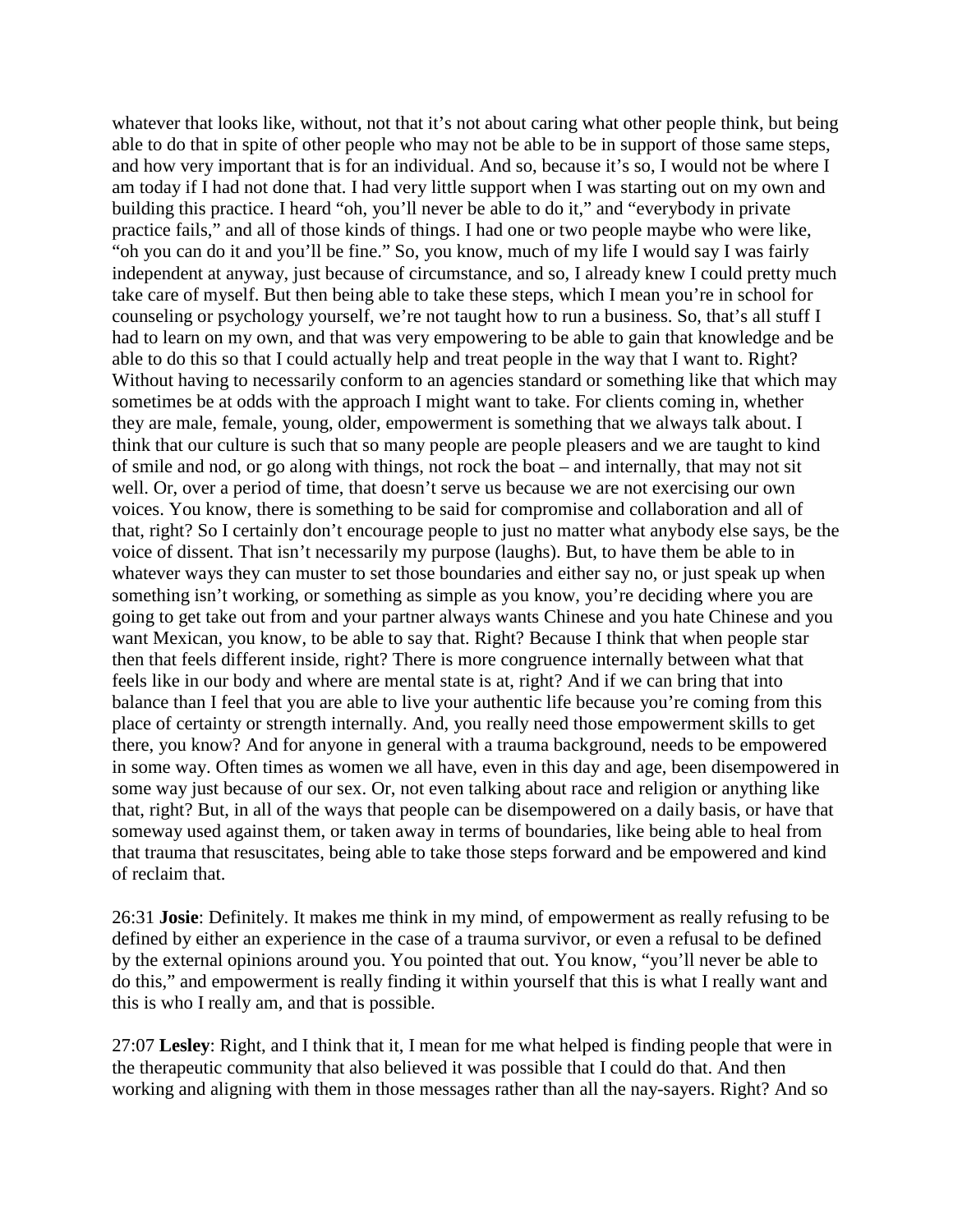if I can be that person for one of my clients who believes in them, who sees the potential that they have, right? That there is that seed within them that just at some point is going to bloom or blossom, and they are going to have what they want because they are working diligently towards that, then if I need to be the one who holds that vision for them, I am absolutely happy to do that because if you've got no one else in your life to do that for you, it's sometimes very hard for you to see that yourself. Or, you want to see it, but it's hard to believe that when you don't have any external support around that. You know, that's really how I look around that.

28:05 **Josie**: Thank you, so much! So, some folks who are listening may be work in the field of mental health, they may be working with folks that have experienced trauma, be that childhood sexual abuse, or any other types of trauma that they bring to therapy and a therapeutic environment. Do you have any final words in terms of why it's so important to keep these values in mind, trauma informed care, in this kind of environment.

28:37 **Lesley**: Yeah, I mean what I would say about that is that in order to provide, maybe this is my value but, in order to provide ethical therapy, you know as mental health counselors or psychotherapists like our first tenant that we can't to make sure we are holding, is that we are doing no harm. I think in order to work effectively with trauma survivors, one, we have to have a handle on our own trauma history. There is the potential for a lot of counter transference, things happening in the sessions maybe beyond some of the other issues when things hit close to home so that we're not putting our, say, lens or histories onto the client with expectations, I feel like that's one. And the other part of doing no harm there is to really be informed and have some specific trainings in the different trauma modules that are out there that are evidence based, that work very very well, and that are grounded in those principles of safety, trust, choice, empowerment, collaboration. Right? So that a client coming in for healing work around that and is not going to then be unnecessarily triggered or in another way re-traumatized because the therapist doesn't know what they are doing. And I really can't tell you the number of times that I've had people come in and tell me there previous experiences in therapy that have me shaking my head a little bit about why was this person trying to treat you for this when clearly they didn't know what they were doing based on, I don't want to be judge-y of another therapist but, based on what the client's telling me, happened. So, I really think that training is absolutely necessary if you want to do this work. It's not easy. I mean, I don't know necessarily that any therapy is easy work, but it requires the understanding of those deeper levels.

30:46 **Josie**: Absolutely. I really appreciate it that you started that off by saying that using these principles to guide the practice is essential to being an ethical practitioner. And, that's so true to really be providing the best practice and really do no harm and to pull out the best in individuals that come here very vulnerable and raw, so essential.

31:14 **Lesley**: Right. And I think too another piece of that is to have really good consultation yourself, because, you know there's, as informed and well trained as we may be, there may be things that you know we either, it's just a sticking point for us, or we don't have experience with that, or we haven't come across that before, and so to have others that have very solid trauma informed practices themselves to use as sounding boards and to help support.